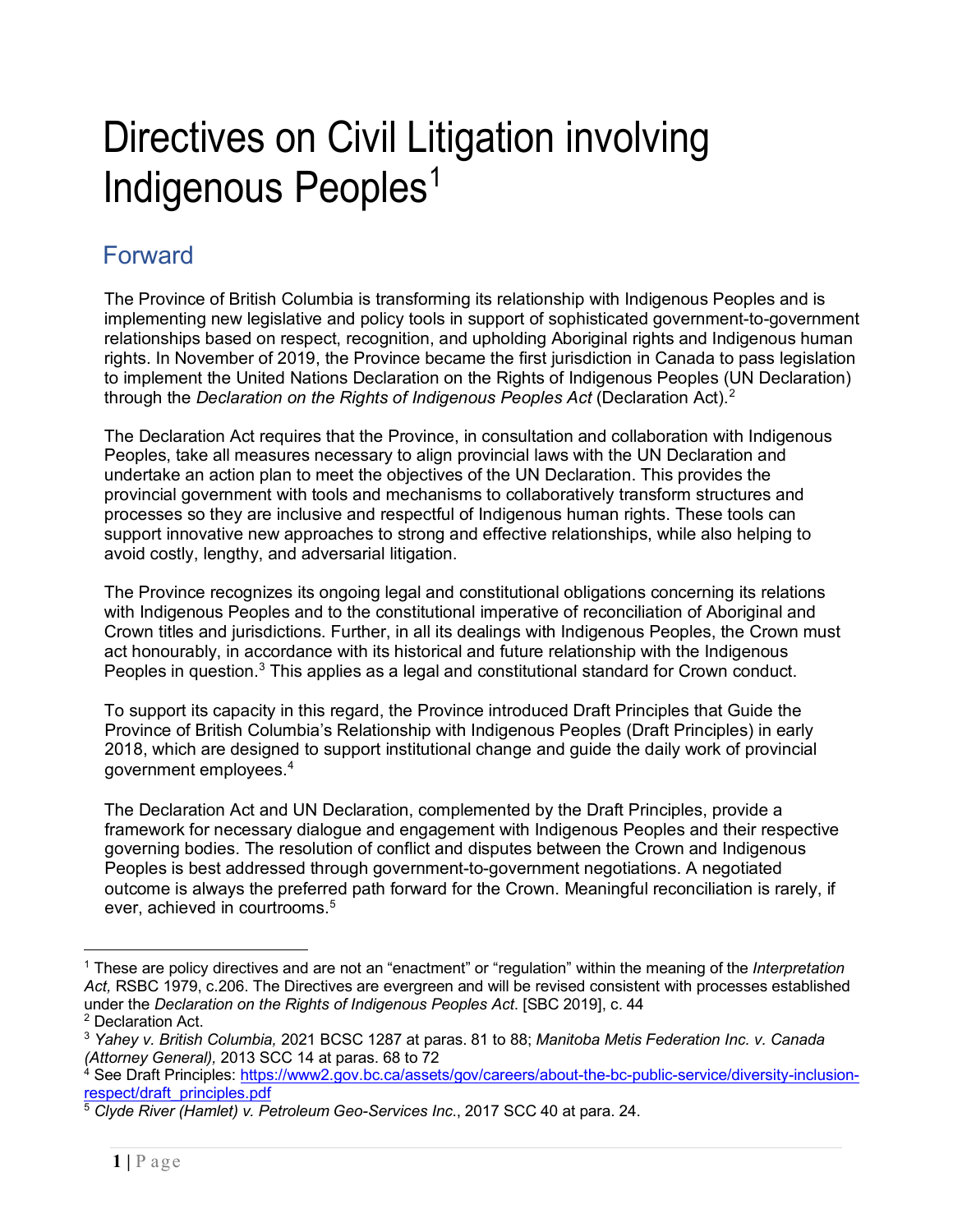<span id="page-1-0"></span>The Attorney General of British Columbia is the chief law officer for the provincial government and has responsibility for the regulation and conduct of all litigation for or against the provincial Crown. This includes: the responsibility to see that the administration of public affairs is in accordance with law; to represent the provincial government in appearances before the courts and administrative tribunals; and to ensure that government lawyers maintain the honour of the Crown in the conduct of litigation involving Indigenous Peoples.

In support of these responsibilities, the Attorney General of British Columbia has developed these Directives on Civil Litigation involving Indigenous Peoples (Directives), to ensure government lawyers take an approach to litigation that upholds the honour of the Crown and Crown obligations to Indigenous Peoples and seek negotiated resolutions that uphold Indigenous human rights and Aboriginal rights.

A strong and sophisticated government-to-government relationship between the Province and Indigenous Peoples is not achieved through prolonged litigation, but through hard work, changes in perspectives and actions, and compromise and good faith by all. $6$  The Government of British Columbia and Indigenous Peoples are collaborating on the implementation of Article 27 and 28 of the UN Declaration<sup>[7](#page-1-2)</sup>, so that there are alternatives to adversarial litigation. Effective relationships require a full understanding of Indigenous human rights, the UN Declaration, constitutionally protected Aboriginal and treaty rights, and corresponding state/Crown obligations. The approach to litigation established by these Directives supports respect for the rights of Indigenous Peoples and is in the public interest, as costly protracted litigation in British Columbia is not the preferred mechanism to advance meaningful reconciliation.

<span id="page-1-1"></span><sup>&</sup>lt;sup>6</sup> See Principle 2, The Province of British Columbia recognizes that reconciliation is a fundamental purposeof section 35 of the *Constitution Act*, 1982.

<span id="page-1-2"></span> $7$  Article 27: "States shall establish and implement, in conjunction with indigenous Peoples concerned, a fair, independent, impartial, open and transparent process, giving due recognition to indigenous Peoples' laws, traditions, customs and land tenure systems, to recognize and adjudicate the rights of indigenous Peoples pertaining to their lands, territories and resources, including those which were traditionally owned or otherwise occupied or used. Indigenous Peoples shall have the right to participate in this process." Article 28: "1. Indigenous Peoples have the right to redress, by means that can include restitution or, when this is not possible, just, fair and equitable compensation, for the lands, territories and resources which they have traditionally owned or otherwise occupied or used, and which have been confiscated, taken, occupied, used or damaged without their free, prior and informed consent. 2. Unless otherwise freely agreed upon by the Peoples concerned, compensation shall take the form of lands, territories and resources equal in quality, size and legal status or of monetary compensation or other appropriate redress."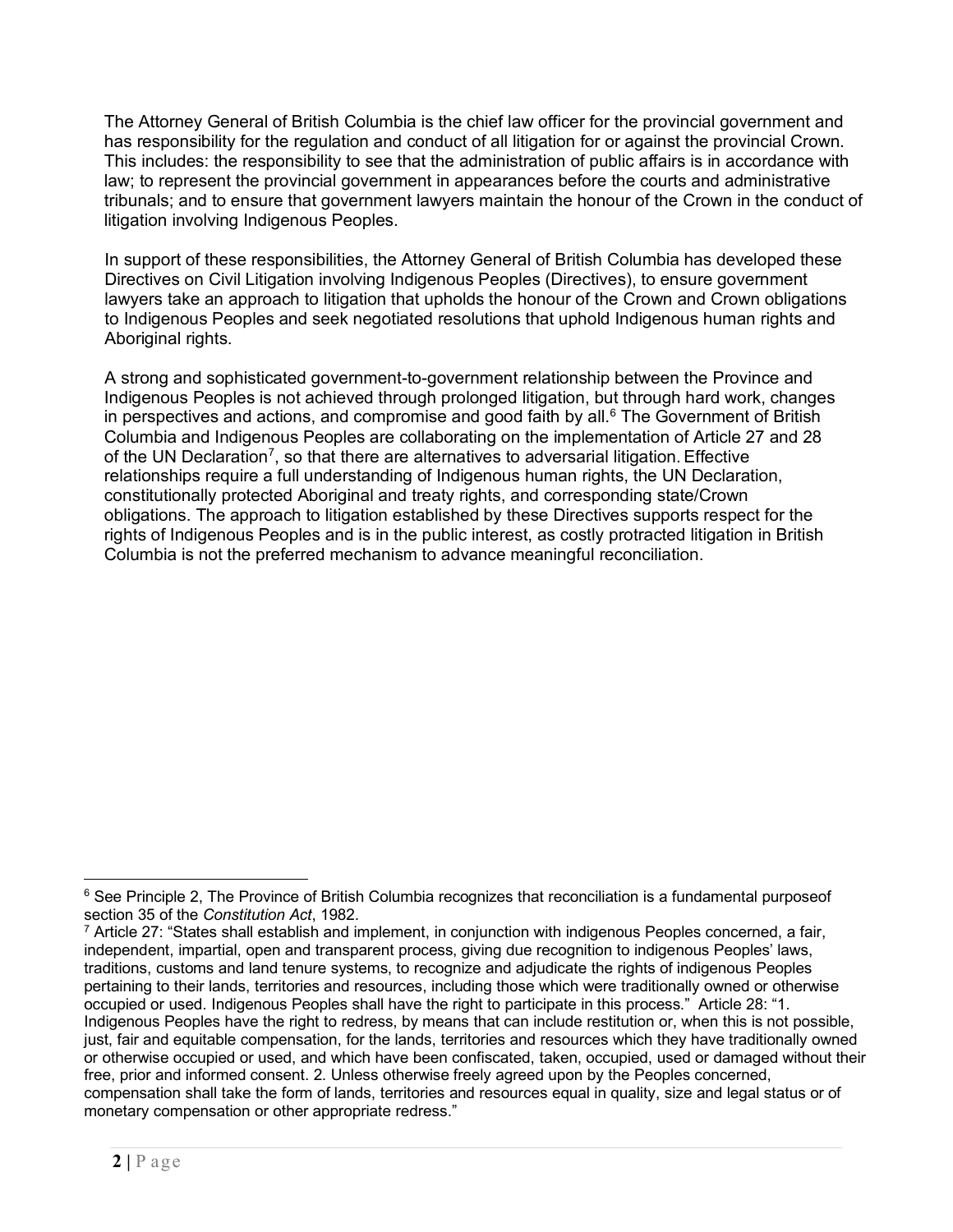## **Introduction**

As expressed by the Supreme Court of Canada, over the years the rights of Indigenous Peoples were often honoured in the breach by the Crown, and Indigenous Peoples' rights to their lands were virtually ignored. $8$ 

Section 35 of the *Constitution Act (1982)* was enacted after lengthy constitutional talks and political debates, informed by legal jurisprudence, when the Government of Canada patriated the Canadian Constitution. It recognizes and affirms – and constitutionally protects – existing Aboriginal and treaty rights. The Courts have clarified that section 35 requires the Crown and Indigenous Peoples to negotiate the reconciliation of the assertion of Crown sovereignty with pre-existing Aboriginal sovereignty.<sup>9</sup> While the Courts have consistently encouraged negotiated reconciliation and settlements, there has been a significant body of jurisprudence developed since 1982 whereby the Courts have defined the nature and scope of rights and corresponding Crown obligations under section 35, instead of being a "forum of last resort" focused on resolving specific issues in dispute.<sup>[10](#page-2-3)</sup>

It is important to recognize that courts are guardians of the Constitution and of rights under it, and they have consistently reminded parties that to fulfill this role they need a full and proper evidentiary record to be gathered and adduced so they may consider and determine whether the requirements under the legal tests have been met.<sup>11</sup> Counsel should endeavour in good faith to support all parties in presenting a complete record to the Court whenever possible.

The Chief Justice of British Columbia, Hon. Robert J. Bauman, commented on the urgency of the task of addressing Indigenous rights and reconciliation and the importance of leadership within the legal profession in his 2021 address to the Canadian Institute for the Administration of Justice: $^{\rm 12}$  $^{\rm 12}$  $^{\rm 12}$ 

<span id="page-2-0"></span>Adding to that urgency is the development and acceptance of the United Nations Declaration on the Rights of Indigenous Peoples—an Indigenous instrument built by decades of bold work by Indigenous advocates and their allies. The affirmation of the applicability of UNDRIP to British Columbia and Canadian law and the government's commitment to its implementation requires all elements of the state to engage with and implement its principles. Thus, in a concrete way through this new legislation, a duty to act has been layered on top of our duty to learn. At the forefront of this effort is self-determination of Indigenous Peoples. And in this reference to self-determination I note that the Supreme Court of Canada has recognized self-determination

<span id="page-2-4"></span><sup>11</sup> *R. v. Desautel*, 2021 SCC 17 at paras. 2 & 84; *Mitchell v. M.N.R.*, 2001 SCC 33 at para.51; Lax Kw'alaams *Indian Band v. Canada (Attorney General)*, 2011 SCC 56 at paras. 11 and 12.

<span id="page-2-5"></span> $12$  The Hon. Robert J. Bauman, Chief Justice of BC, "A Duty to Act", November 17, 2021, [https://www.bccourts.ca/Court\\_of\\_Appeal/about\\_the\\_court\\_of\\_appeal/speeches/A\\_Duty\\_to\\_Act\\_CIAJ\\_%20Indige](https://www.bccourts.ca/Court_of_Appeal/about_the_court_of_appeal/speeches/A_Duty_to_Act_CIAJ_%20Indigenous_Peoples_and_the_Law.pdf) nous Peoples and the Law.pdf

<span id="page-2-1"></span><sup>8</sup> *R. v. Sparrow*, [1990] 1 S.C.R. 1075 at 1103.

<span id="page-2-2"></span><sup>9</sup> *Haida Nation v. British Columbia (Minister of Forests),* 2004 SCC 73 at para. 20 states that, "Treaties serveto reconcile pre-existing Aboriginal sovereignty with assumed Crown sovereignty, and to define Aboriginal rights guaranteed by s. 35 of the *Constitution Act, 1982*." In 2019, The Government of Canada, the Province of British Columbia, and the First Nations Summit collaboratively developed a *Recognition and Reconciliation of Rights Policy for Treaty Negotiations in British Columbia*. This BC-specific policy supports a recognition of a rights-based approach to treaty negotiations, and provides guidance for how treaties, agreements and other constructive arrangements are to be negotiated in a manner consistent with the Constitution and commitments to implement the UN Declaration as well as customary international law and Indigenous laws and legal orders.

<span id="page-2-3"></span><sup>10</sup> *Newfoundland and Labrador (Attorney General) v. Uashaunnuat (Innu of Uashat and of Mani-Utenam),* 2020 SCC 4 at para. 24.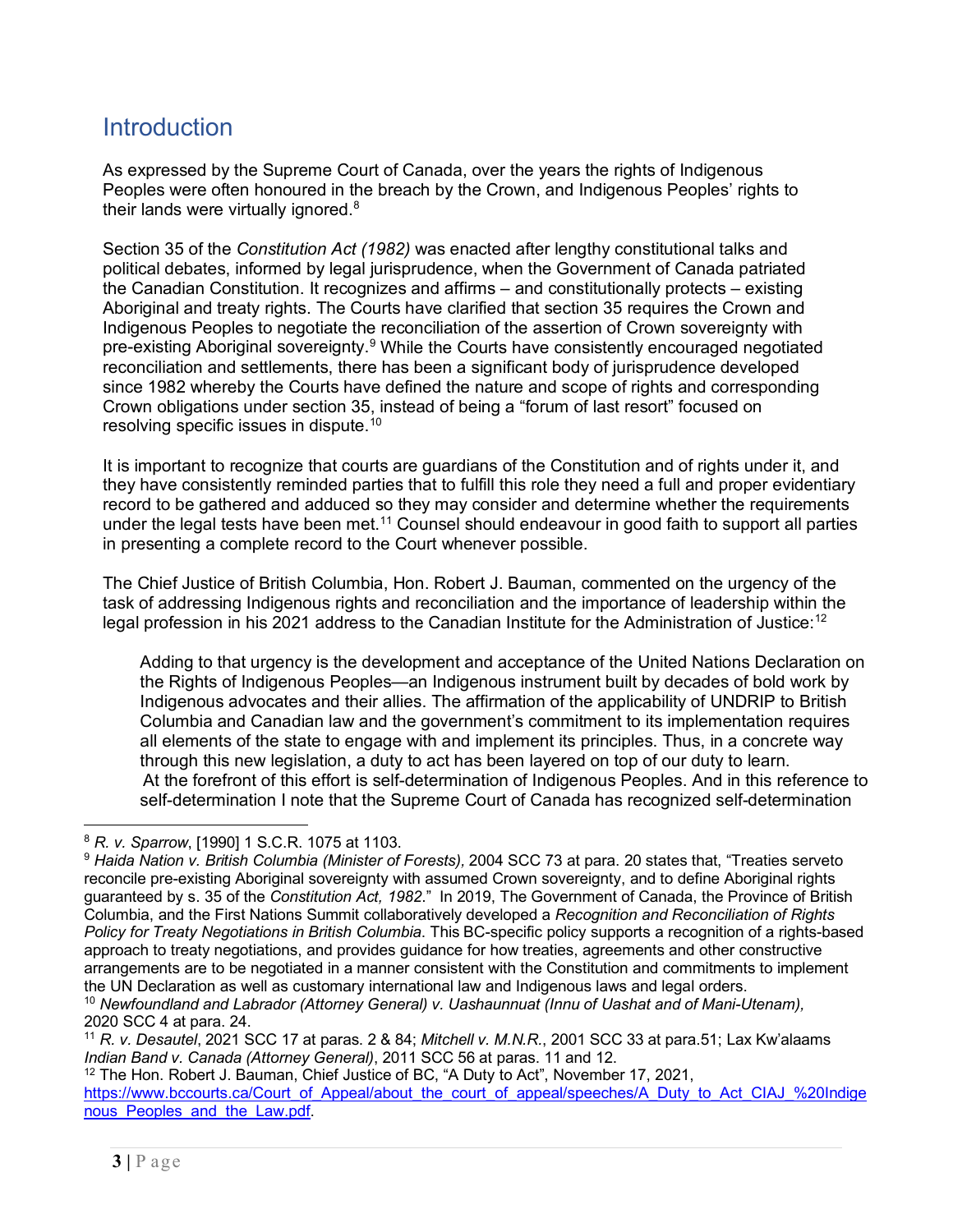as a right of a people to pursue its "political, economic, social and cultural development" albeit within the framework of an existing state. It may mean more than that to you, and in the context of UNDRIP, the UN Special Rapporteur on the Rights of Indigenous Peoples has emphasized the importance of not assimilating Indigenous self-government within the existing state. Preservation of distinctive Indigenous culture and government is crucial, not only for the survival, dignity, and well-being of Indigenous Peoples, but also as a valuable part of state identity.

As we find space for Indigenous legal orders, we must look to Indigenous Peoples to determine what that space will look like. Senator Murray Sinclair has said that a process of reconciliation, including legal reconciliation, that does not include an Aboriginal perspective and approach will be doomed to fail. I couldn't agree more. And, if I may, I would add that beyond inclusion, the Indigenous perspective should be prioritized and centred.

Litigation is an inherently adversarial process and, so, the Supreme Court of Canada has strongly encouraged negotiations over litigation as the primary forum for achieving reconciliation and renewed Crown-Indigenous relationships. In the past, opportunities to negotiate have been mired in denial of rights and colonial doctrines, such as seeking extinguishment of title and rights. Courts provide dispute resolution and Indigenous Peoples have a right to pursue litigation as they determine is appropriate. However, the role of the courts can shift to assist in strategically addressing narrow specific issues, while more robust, good faith negotiations occur involving all parties. There should not be a need to use the courtroom as an alternative to the negotiating table. $13$ 

A core objective of the Directives is to confirm an approach to litigation that prioritizes and promotes resolution, innovation and negotiated settlement, and that seeks to narrow or avoid potential litigation. The Province of British Columbia is committed to pursuing dialogue, cooperation, partnership, and negotiation based on the Indigenous human rights affirmed in the UN Declaration, and Aboriginal and treaty rights recognized and affirmed in the Canadian Constitution. The Province is also committed to reviewing pleadings, legal positions, and litigation strategies for consistency and alignment with these Directives.

The Province respects the right of Indigenous Peoples to choose their preferred forum to resolve legal issues, including the courts. In some instances, matters may require legal clarification or definition, and litigation may be unavoidable. In other instances, the parties may desire judicial clarity on one or more issues. When matters do result in litigation, whatever the reason, these Directives instruct counsel to engage honourably and to assist the court constructively, expeditiously, and effectively.

The Province acknowledges its commitments in the Commitment Document to support Indigenous groups in their nation-building and governance work, including the design and development of their own institutions and processes to address a range of issues, including inter-nation boundary issues or disputes. Greater understanding and reliance on Indigenous legal approaches and inter-nation protocols and practices, and a principled approach to resolution of such disputes, is a matter of ongoing development and response by the Province of British Columbia.

All counsel must follow these Directives in the approaches, positions, and decisions taken on behalf of the Attorney General of British Columbia in civil litigation, including quasi-judicial proceedings involving Indigenous Peoples and their section 35 rights.

<span id="page-3-0"></span><sup>13</sup> *R. v. Desautel*, 2021 SCC 17 at paras. 87-92.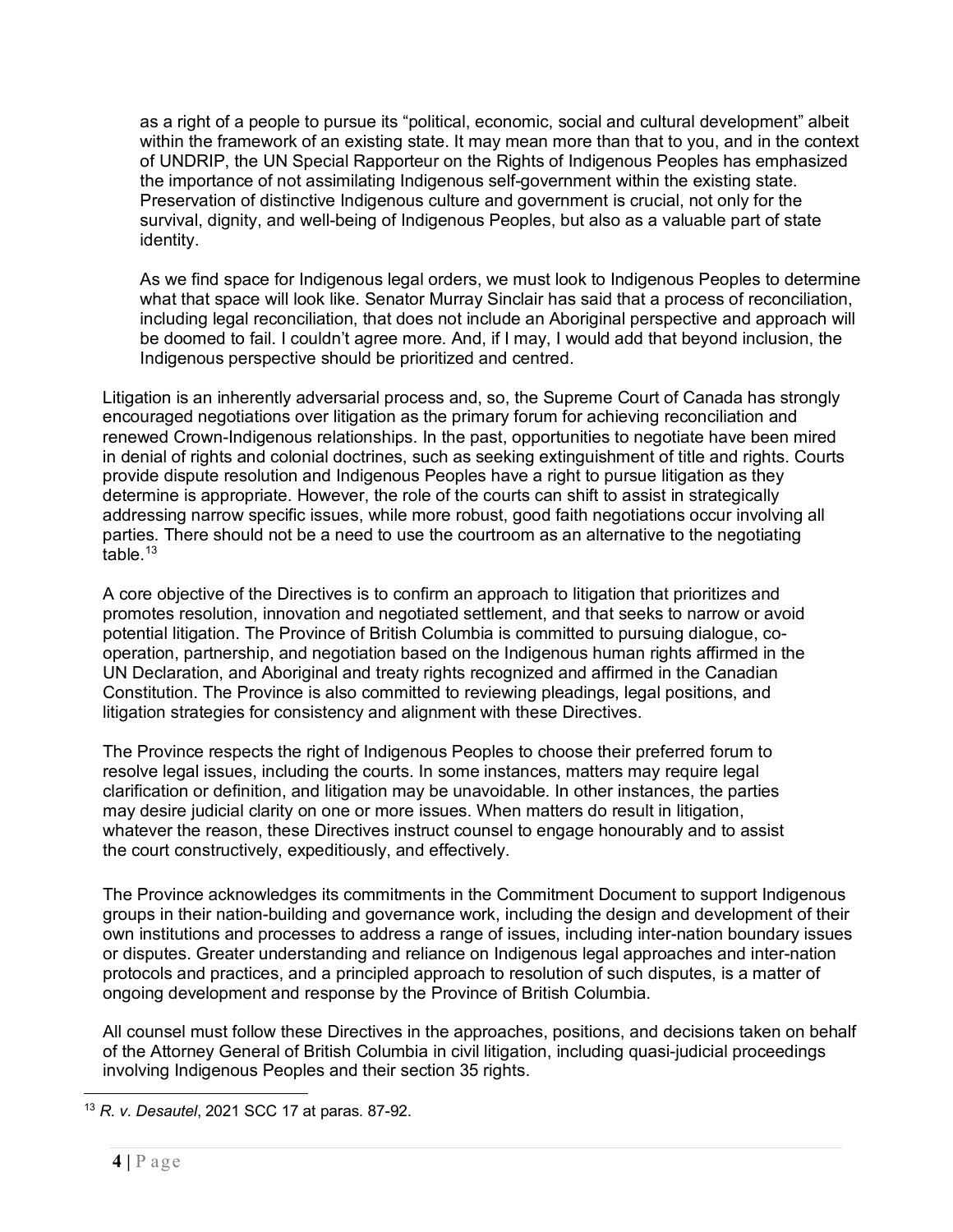# **Objectives**

The purpose of the Directives is to improve the conduct of litigation involving Indigenous Peoples in a manner that considers Indigenous human rights, constitutionally protected Aboriginal and treaty rights, and upholds the honour of the Crown in all matters involving the Indigenous Peoples of British Columbia.

How the Crown conducts its approach in such proceedings: (1) supports the ongoing work of reconciliation; (2) fundamentally contributes to transformed and respectful government-togovernment relations; (3) contributes to meeting the Province's legal and constitutional obligations; and (4) minimizes costs, complexity, and length of proceedings. This can also lead to strategic and constructive guidance from the courts that support negotiated arrangements.

In the application of the Directives, counsel must ensure that these objectives are being met.

## **Reconciliation**

Reconciliation is a fundamental purpose of section 35 of the *Constitution Act (1982)*, based on the respect and full enjoyment of Aboriginal and treaty rights, and upholding the honour of the Crown. Reconciliation is an ongoing process through which Indigenous Peoples and the Crown work to reconcile the assertion of Crown sovereignty with pre-existing Aboriginal sovereignty. Through this constitutional work, we may cooperatively establish and maintain a mutually respectful framework for living together, with strong, healthy, and self-determining Indigenous nations as key government-to-government partners in a strong British Columbia. Reconciliation requires hard work, enlightened perspectives, bold actions, innovation, compromise, and good faith by all.

#### Government-to-Government

Indigenous self-determination and self-government are affirmed in the UN Declaration and are key to decolonization and forming new governmental relationships based on recognition, respect, partnership, and cooperation. Indigenous governments are part of Canada's evolving system of cooperative federalism and distinct orders of government.

The Province is committed to working with Indigenous nations toward strong, sophisticated, and valued government-to-government relationships, with clear principles, mutual and respective responsibilities, and accountabilities. This renewed and modernized relationship will clarify and include space for the exercise of our respective jurisdictions, governance, laws, and responsibilities (see the *Commitment Document Joint Agenda: Shared Vision, Guiding Principles, Goals and Objectives*).[14](#page-4-0) The Province has committed to jointly design, construct and implement a principled, pragmatic, and organized approach to implement: the section 35 *Constitution Act (1982)* framework in British Columbia, the *Tsilhqot'in* decision, the UN Declaration and the Truth and Reconciliation Commission's Calls to Action, with tangible milestones to demonstrate progress. The application of these Directives contributes to that work.

<span id="page-4-0"></span><sup>14</sup> [https://www2.gov.bc.ca/assets/gov/environment/natural-resource-stewardship/consulting-with-first](https://www2.gov.bc.ca/assets/gov/environment/natural-resource-stewardship/consulting-with-first-nations/agreements/shared_vision_and_guiding_principles_final_26nov2018.pdf)[nations/agreements/shared\\_vision\\_and\\_guiding\\_principles\\_final\\_26nov2018.pdf](https://www2.gov.bc.ca/assets/gov/environment/natural-resource-stewardship/consulting-with-first-nations/agreements/shared_vision_and_guiding_principles_final_26nov2018.pdf)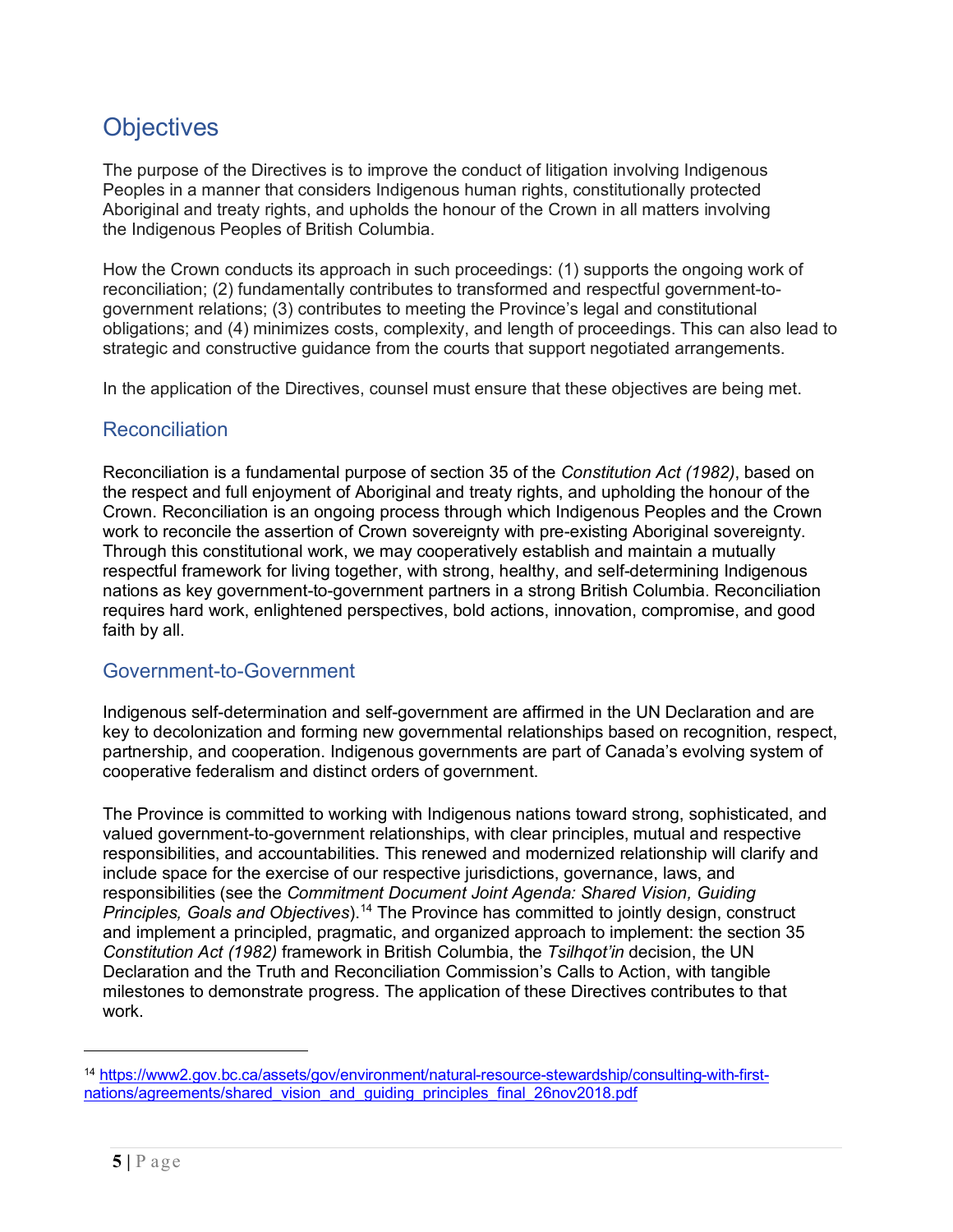The Province prioritizes and prefers resolution and settlement through collaboration, cooperation, and negotiation, over litigation. Where matters do proceed to court, counsel must understand that a court-imposed solution (including conflicts as between Indigenous groups) is likely to be of less assistance in reconciling the interests of the parties than a negotiated resolution.

### Crown Obligations

The Province has legal, fiduciary, and constitutional obligations in relation to Indigenous Peoples and their rights, depending on the circumstances. These obligations arise pursuant to section 35 of the *Constitution Act* in relation to Aboriginal and treaty rights, and pursuant to the Declaration Act in relation to Indigenous human rights affirmed in the UN Declaration. The Province also has obligations to Indigenous Peoples captured in treaties and agreements.

The honour of the Crown is engaged in all the Province's dealings with Indigenous Peoples. The Attorney General and counsel must act with honour, integrity, good faith, and fairness in all work that relates to Indigenous Peoples. The overarching aim is to ensure that Indigenous Peoples are treated with respect and as full partners in Confederation, with their rights, treaties, and agreements upheld and implemented. The honour of the Crown is reflected not just in the substance of the positions taken, but in how those positions are expressed. This gives rise to an obvious tension where there is a dispute between the Province and one or more Indigenous Peoples or nations. These Directives set out how counsel is to exercise discretion in developing legal positions, pleadings and arguments in a manner that helps fulfil the obligations the Province is obliged to meet.

## Minimizing Costs and Complexity

Adversarial litigation cannot and should not be a central forum for achieving reconciliation. This is a message the Supreme Court of Canada has sent time and time again, strongly encouraging that the work of reconciliation take place through political, economic, and social processes that involve negotiating, building understanding, and finding new ways of existing and working together.

Adversarial litigation between the Crown and Indigenous Peoples presents challenges for achieving reconciliation. When litigation is advanced, the honour of the Crown requires increased attention to minimizing costs and complexity, and for the courts to approach proceedings involving the Crown practically and pragmatically in order to effectively resolve these disputes.<sup>[15](#page-5-0)</sup> The Attorney General and counsel representing the Attorney General must act with honour, integrity, good faith, and fairness in all work that relates to Indigenous Peoples.

<span id="page-5-0"></span><sup>15</sup> *Newfoundland and Labrador (Attorney General) v. Uashaunnuat (Innu of Uashat and of Mani-Utenam)*, 2020 SCC 4 at para. 51.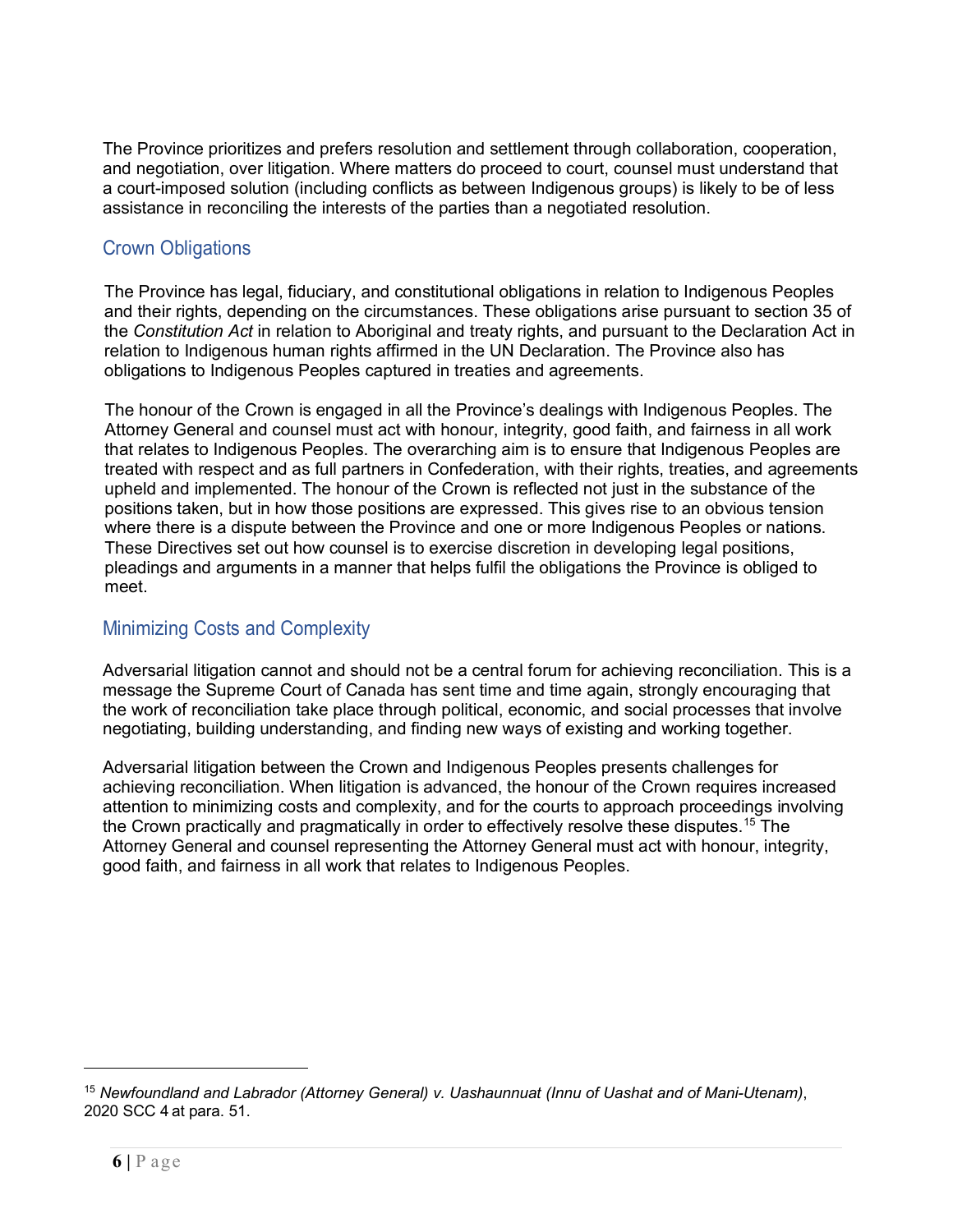# Litigation Directives

The following 20 litigation Directives establish policy directions that all legal counsel must apply in their conduct of civil litigation (including judicial review petitions, civil appeals, and reference questions) involving Indigenous Peoples and section 35 claims:

Litigation Directive #1: Counsel must understand and apply the Declaration Act and Draft Principles.

The Ministry of Attorney General is committed to ensuring all staff understand the Indigenous human rights and standards affirmed in the UN Declaration, Aboriginal and treaty rights, Crown obligations, and the constitutional imperative of reconciliation. All counsel, whether barristers or solicitors, must also understand and apply the Draft Principles – which are informed by the above noted rights, obligations, and documents.

Counsel must understand the Crown (state) obligations in order to uphold those rights. Counsel must also strive understand Indigenous perspectives, recognizing that there will be diversity among those perspectives. The Ministry of Attorney General will provide its counsel with training and resources to achieve these objectives.<sup>16</sup>

Where litigation was started before the passage of the Declaration Act or the issuance of the Draft Principles or the Directives (i.e. active litigation), counsel must review their pleadings, legal positions, and litigation strategy to ensure that they are consistent with the Declaration Act, Draft Principles and Directives.<sup>[17](#page-6-1)</sup> Working with the client(s), other departmental counsel, and the Ministry of Indigenous Relations and Reconciliation (MIRR), litigation counsel need to take steps to resolve any inconsistencies, including amending pleadings. In those circumstances where it appears impossible to resolve an inconsistency, counsel must seek direction from the Attorney Genera[l.](#page-7-0) [18](#page-6-2) Counsel with suggestions or concerns respecting the application of the Declaration Act or Draft Principles should bring them to the attention of their supervisor, or the Assistant Deputy Attorney General of the Legal Services Branch.

Litigation Directive #2: Litigation strategy must reflect a whole-of-government approach.

Counsel for the Attorney General represent the B.C. government as a whole, not any particular department or agenc[y.](#page-7-0)<sup>[19](#page-6-3)</sup> The B.C. government is obligated to uphold and fulfill Crown obligations, including those involving Indigenous Peoples. As such, litigation strategies must be grounded in Crown constitutional and legal obligations. In this regard, litigation and legal services counsel have

<span id="page-6-0"></span> $16$  Training may include, for example, training in intercultural competency, conflict resolution, human rights, the UN Declaration and the Calls to Action from the Truth and Reconciliation Commission. Indigenous LegalRelations is working to deliver training to other LSB counsel, as well as clients.

<span id="page-6-1"></span><sup>&</sup>lt;sup>17</sup> This requirement applies to active litigation only.

<span id="page-6-2"></span><sup>&</sup>lt;sup>18</sup> Reference to the Attorney General includes the Deputy Attorney General, Assistant Deputy AttorneyGeneral, or other delegate.

<span id="page-6-3"></span><sup>19</sup> The duties and powers of the Attorney General of British Columbia are stated in the *Attorney General Act*, RSBC 1996, c. 22, s. 2. Please see Ombudsperson Recommendation 31 Legal Advice protocols – and special consideration in regard to Statutory Decision Makers and whether legal advice is being followed [https://www2.gov.bc.ca/assets/gov/british-columbians-our-governments/organizational-structure/public](https://www2.gov.bc.ca/assets/gov/british-columbians-our-governments/organizational-structure/public-service/legal_advice_protocols_march_2018_final.pdf)[service/legal\\_advice\\_protocols\\_march\\_2018\\_final.pdf](https://www2.gov.bc.ca/assets/gov/british-columbians-our-governments/organizational-structure/public-service/legal_advice_protocols_march_2018_final.pdf)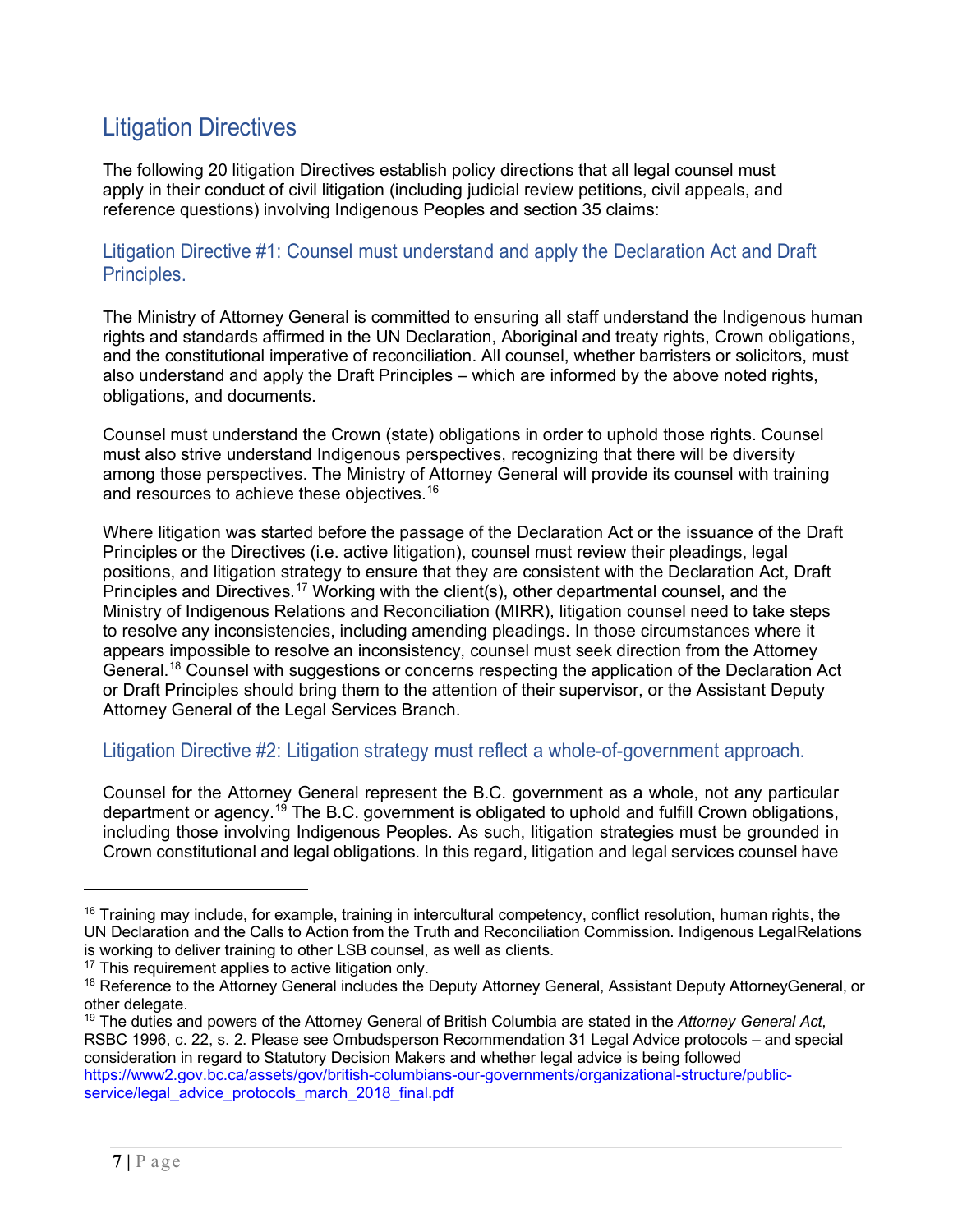key roles to play in working with clients, and MIRR, to underscore the importance of development and implementing a strategy that demonstrates respect for, and consistency with, the broader requirements and objectives of reconciliation and fulfilling Crown obligations.

At the beginning of each file, counsel, the client(s) and MIRR must have a discussion about the possible effects of litigation on the current and future relationships between the parties to the litigation, on relationships between the Province and Indigenous Peoples generally, and on the work of reconciliation. These possible effects should inform and shape the litigation strategy, which must include ways of resolving all or part of the litigation as expeditiously as possible. The focus should be on collaborative solutions that enhance relationships.

Additional consultation with other ministries may be necessary to ensure that legal positions reflect a whole-of-government approach.

<span id="page-7-0"></span>Actions launched, and responses to actions, involving Indigenous Peoples and their rights must be approved by the Attorney General and reviewed on an ongoing basis to comply with this Directive.

#### Litigation Directive #3: Early and continuous engagement with legal services counsel, clients and MIRR is necessary as a priority to avoid litigation.

Litigation is an inherently adversarial process and cannot be the primary forum for reconciliation in the Crown-Indigenous relationship. Rather, it is the Province's interest to make conflict and litigation the exception, by promoting respectful and meaningful dialogue and dispute resolution outside of the courts.

To achieve this, legal services counsel must engage with client(s) and MIRR as soon as they become aware of a conflict that may result in litigation. Working with the client(s), other departmental counsel and MIRR, counsel must develop a coordinated approach with the aim of achieving a resolution that avoids litigation.

Indigenous groups are entitled to choose a preferred forum to resolve their legal issues and sometimes litigation will be unavoidable. The relationship between Indigenous Peoples and the Crown should not be adversely affected by how the Crown conducts this litigation. The conduct of litigation must respect this relationship by upholding Indigenous rights and Crown obligations and focusing the litigation on those specific issues that cannot be resolved through other forums.

Counsel must be open to alternative resolution processes inclusive of or based on Indigenous approaches, values, and principles, including engaging Indigenous specialists and Indigenous legal orders.<sup>[20](#page-7-1)</sup> Government's participation in such processes will be guided by the Negotiations and Regional Operations Division of the Ministry of Indigenous Relations and Reconciliation.

<span id="page-7-1"></span> $20$  See: The Hon. Robert J. Bauman, Chief Justice of BC, "A Duty to Act", November 17, 2021, [https://www.bccourts.ca/Court\\_of\\_Appeal/about\\_the\\_court\\_of\\_appeal/speeches/A\\_Duty\\_to\\_Act\\_CIAJ\\_%20Indi](https://www.bccourts.ca/Court_of_Appeal/about_the_court_of_appeal/speeches/A_Duty_to_Act_CIAJ_%20Indigenous_Peoples_and_the_Law.pdf) genous Peoples and the Law.pdf. The Hon. Lance Finch Chief Justice of BC, "The Duty to Learn: Taking Account of Indigenous LegalOrders in Practice" (Paper delivered at the Continuing Legal Education Society of British Columbia Indigenous Legal Orders and the Common Law Conference November 15, 2012).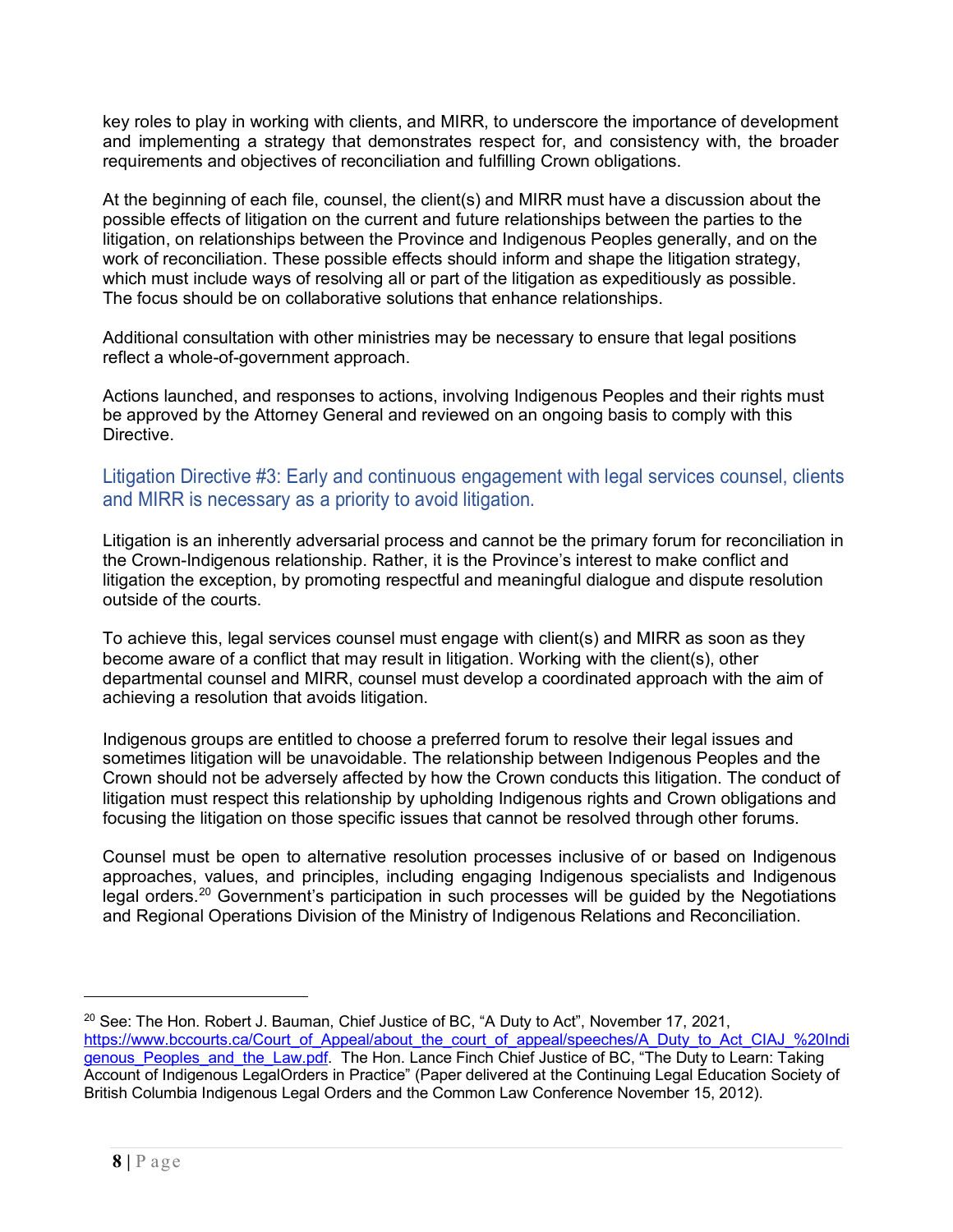#### Litigation Directive #4: Counsel should vigorously pursue all alternative forms of resolution throughout the litigation process.

Counsel's primary goal must be to resolve the issues, using the court process as a last resort and in the narrowest and most constructive way possible. This is consistent with counsel's ongoing obligation to consider means of avoiding or resolving litigation throughout a file's lifespan. Counsel must engage in these efforts early and often, ensuring that all opportunities and avenues for narrowing the issues and settling the dispute are explored. A focus on effective resolution requires innovation, and principled and legally sound advice. It involves advancing legal positions in a way that ensures the issues are addressed in a principled way that equally considers the implications for the law, government operations, and the Province of British Columbia's relationship with Indigenous Peoples.

Counsel must work with client(s) and MIRR to develop problem-solving approaches that promote reconciliation. These approaches should include alternative dispute resolution processes such as negotiations and mediation, informed by and inclusive of Indigenous perspectives and approaches. Counsel must engage with the Indigenous party to identify any issue(s) that can be resolved through Indigenous legal traditions or other appropriate traditional Indigenous approaches.

Where there are obstacles to resolving all or part of the litigation, counsel should consider creative solutions with other Legal Services Branch counsel and other government ministries, including MIRR. For example, counsel should ask about existing programming and funding authorities that may provide a means of resolving the litigation and/or addressing ongoing harms.

The partial resolution and settlement of litigation must be considered and sought wherever possible, with the aim of narrowing the issues and facilitating an expeditious resolution. This can include developing agreed statements of fact; limiting the scope of discovery; using written interrogatories; using alternative dispute resolution; and, where appropriate, using processes such as summary judgment, summary trial, and the trial of an issue. It should be remembered that there is a power imbalance and resourcing disparity between Indigenous groups and the B.C. government.

The Province of British Columbia may be engaged with Indigenous groups in other processes, such as treaty negotiations, exploratory tables, or consultations regarding resource development projects. Counsel, in consultation with the client(s) and MIRR, should consider both the impact of the litigation, and of any proposed negotiations to settle the litigation, on these other processes.

Conversely, where problem-solving approaches are employed to narrow or resolve the litigation, counsel must consider whether these approaches can reasonably occur alongside the litigation. Given how long it can take to bring some of these matters to trial, counsel must consider whether postponing or staying the litigation to pursue a potential settlement may frustrate the objectives of reconciliation if settlement efforts are unsuccessful.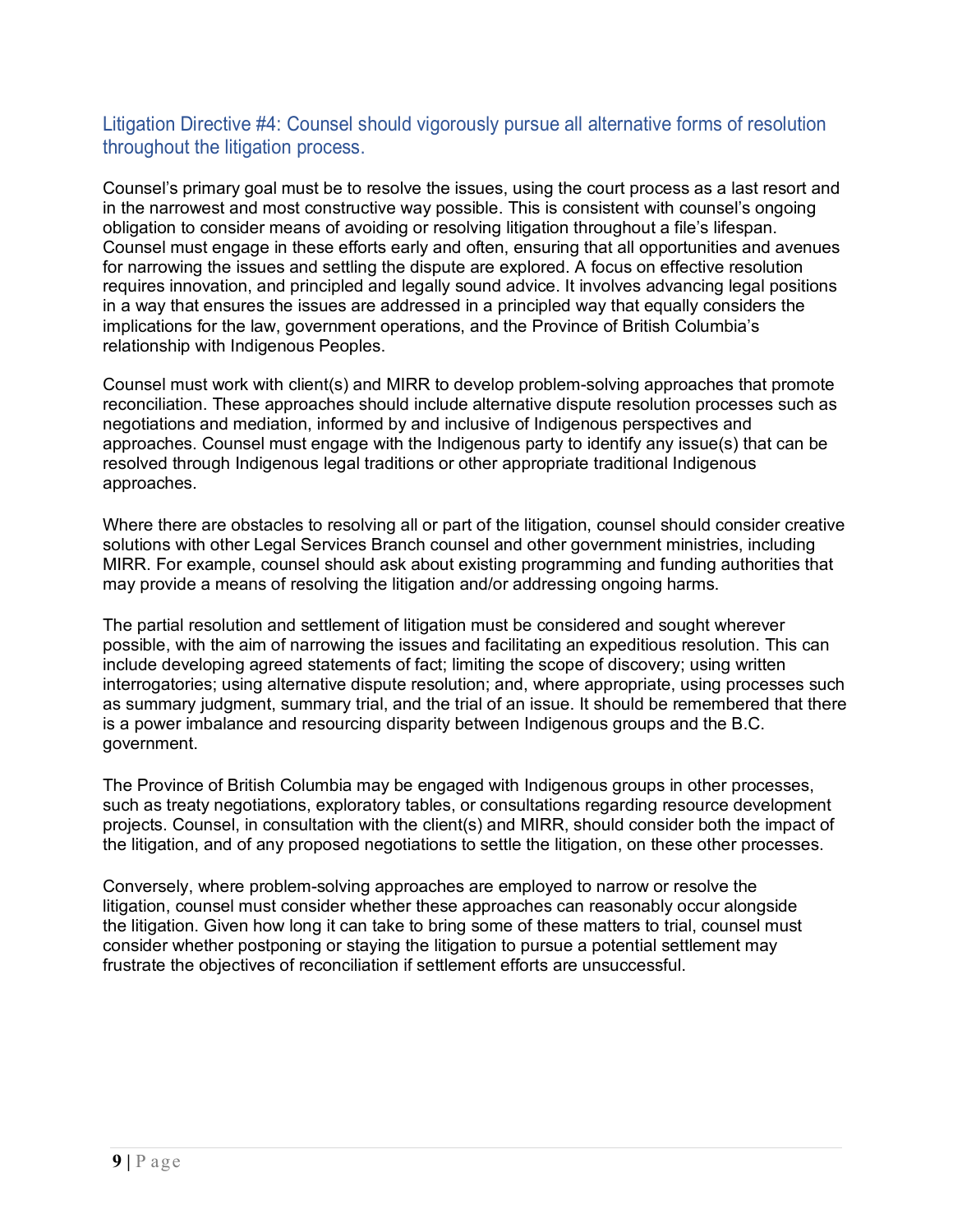#### Litigation Directive #5: Legal obligation to uphold Aboriginal rights, treaty rights and Indigenous human rights.

Section 35 of the *Constitution Act (1982),* the Declaration Act and Draft Principles upended the *status quo* colonial relationship with Indigenous Peoples. Specifically, the Declaration Act establishes a human rights framework for Crown-Indigenous relations, requiring the Province, in consultation and cooperation with Indigenous Peoples, to take all measures necessary to ensure the laws of British Columbia are consistent with the UN Declaration. Further, Draft Principle 1 calls on the Province of British Columbia to ensure its relationships with Indigenous Peoples are based on the recognition and implementation of the right to self-determination, including the inherent right of self-government.

The Province has, through these developments, committed itself to change the way it does business and the way it engages with Indigenous Peoples, including a fundamental shift away from litigation and judicial determination of matters in dispute prior to taking meaningful action to implement inherent Aboriginal and treaty rights. This means new legal strategies and positions that may recognize and uphold – and not deny – Aboriginal and treaty rights, and Indigenous human rights.<sup>[21](#page-9-0)</sup>

As specified in Litigation Directive #12 below, counsel must make admissions where appropriate, based on facts relevant to the existence of Aboriginal title and rights. Rights, or facts relevant to the existence of rights, must be recognized.

In some circumstances, recognition may be complicated by the fact that other Indigenous Peoples or groups have indicated an overlapping or competing interest. It is appropriate that Indigenous Peoples resolve any disputes internally. Counsel should not seek to add other Indigenous parties to litigation unless it is necessary for the court to resolve issues raised in the action.

Litigation counsel must avoid taking positions that could undermine the ability of Indigenous groups to resolve disputes amongst themselves using their own protocols and approaches. Where appropriate, litigation counsel must explore with the client(s), MIRR, and other parties to the litigation whether the overlapping or competing interests of Indigenous groups may be addressed through discussions between them outside the litigation, and whether British Columbia or Canada may assist in facilitating such discussions.

Rights recognition contributes to avoiding or substantially narrowing the scope and substance of matters in litigation. Where the nature or scope of Aboriginal title or rights, or treaty rights, are the subject of dispute, counsel must seek direction on the proposed position from the Attorney General and indicate how the position aligns with the Declaration Act and these Directives.

In addition to recognizing rights, counsel must ensure that their submissions and positions are not directed at undermining those rights, including Indigenous Peoples' right to selfdetermination.

<span id="page-9-0"></span><sup>&</sup>lt;sup>21</sup> The change in terminology has been influenced by use of the term "Indigenous" by Indigenous Peoples themselves, and use of that term in international instruments, such as the UN Declaration.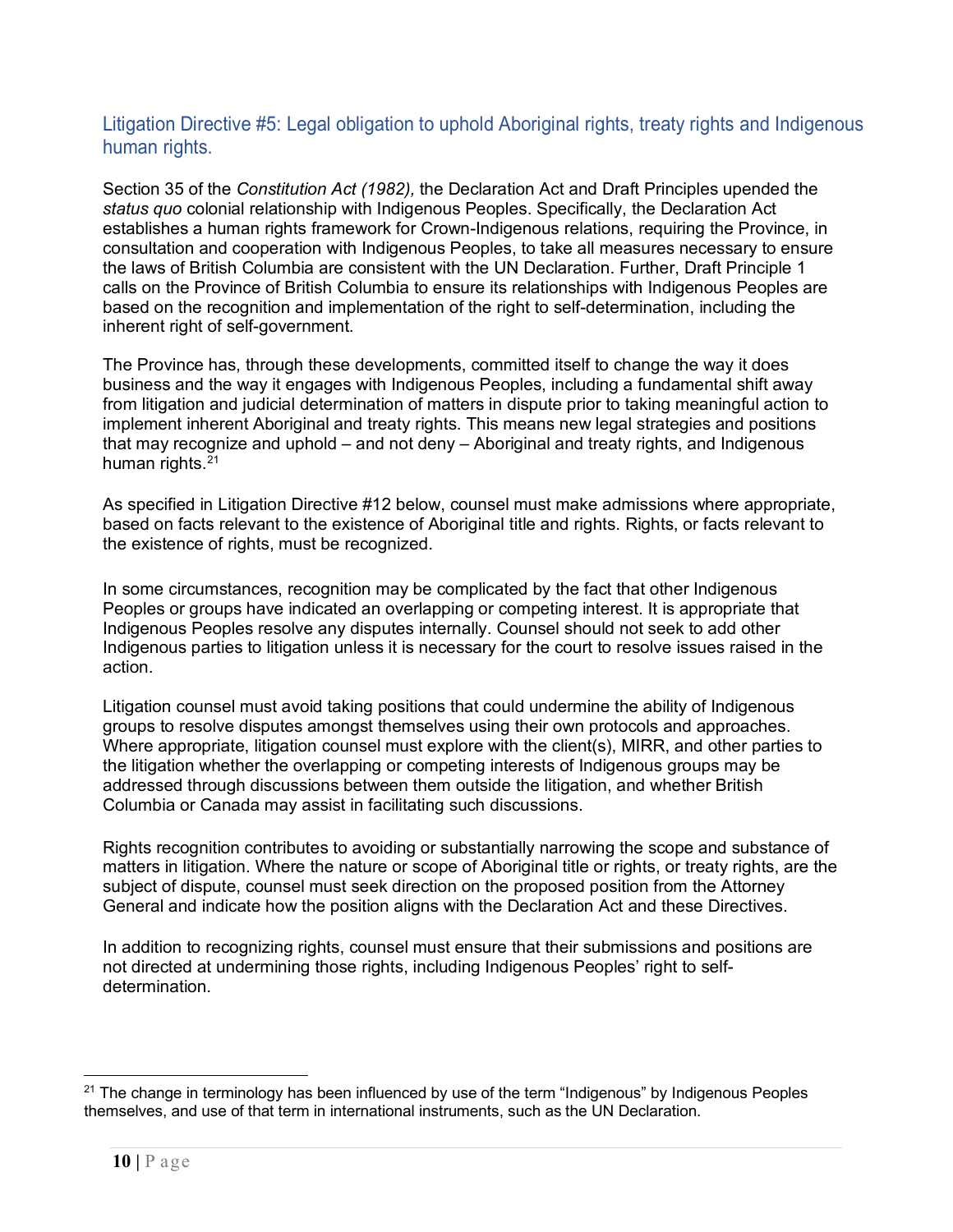#### Litigation Directive #6: Positions must be thoroughly vetted, and counsel must not advise clients to pursue weak legal positions.

Keeping in mind the constitutional requirement to act honourably in all dealings with Indigenous Peoples, and the Province of British Columbia's obligation to implement the UN Declaration, counsel must make an early assessment of the likelihood of success of the Crown's substantive legal positions. This assessment must include the implications on the Crown-Indigenous relationship going forward.

Counsel must advise against taking denial of rights legal positions or advancing weak legal positions intended to add unnecessary complexity in the litigation causing inertia, delay and increased cost.

In exceptional circumstances where there is a principled basis for pursuing a controversial position, counsel must seek approval from the Attorney General before proceeding.

Counsel should make every effort to resolve differences of opinion on available arguments and the strength of legal positions through internal discussion. Where resolution is not possible, counsel must ensure not only that internal to government consultation is full, but that approvals are obtained from the relevant decision-making authority. This will include, in appropriate circumstances, approvals from the Attorney General. The goal is always to reach a consensus on a position that best serves the Province of British Columbia as a whole, and that is consistent with the Declaration Act and accords with the Draft Principles*.*

#### Litigation Directive #7: Counsel must seek to simplify and expedite the litigation as much as possible.

Counsel must ensure that litigation is carried out expeditiously. Litigation counsel must avoid unnecessary procedural motions and seek agreement on non-contentious matters. All those representing the B.C. government involved in litigation must seek to avoid unnecessary delays. Counsel should consider how unnecessary delay may cause added expense and strain to Indigenous parties and may be seen as disrespectful and as an attempt to deny them justice. Consistent with reconciliation, counsel must take all appropriate measures to narrow the scope of, and shorten, litigation involving Indigenous Peoples, and pursue and implement ways to minimize and reduce costs and financial burdens on Indigenous parties. This includes reasonable consideration of requests to extend deadlines on costly litigation steps, such as document production and strive to provide documents early in the litigation process to allow Indigenous parties time to receive legal advice.

#### Litigation Directive #8: All communication and submissions must be regarded as an important tool for pursuing reconciliation.

Written and oral submissions, including pleadings, are a form of communication between the parties, between the Attorney General and Indigenous Peoples generally, between the Attorney General and the courts, and between the Attorney General and the public. The Province of British Columbia's submissions and pleadings must seek to advance reconciliation by upholding the honor of the Crown and applying the Declaration Act and Draft Principles.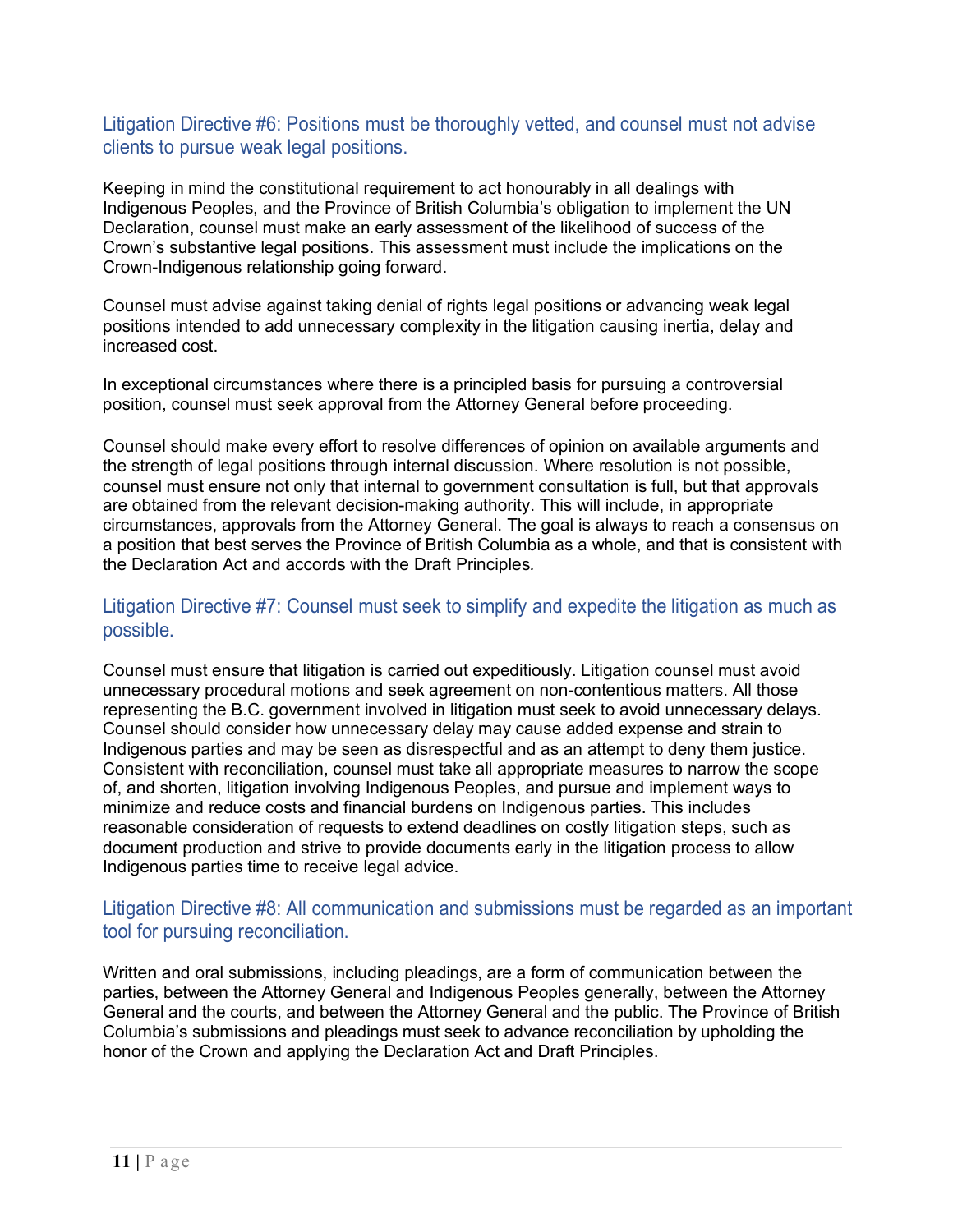#### Litigation Directive #9: Counsel must use respectful and clear language.

The Attorney General of British Columbia is the chief law officer of the provincial Crown. All communications with the courts, Indigenous Peoples or their counsel, the media, the public and other parties must be respectful, in good faith and in keeping with the honour of the Crown.

Counsel's communications, pleadings and submissions take on a unique importance in litigation relating to Indigenous Peoples. The honour of the Crown is reflected not just in the substance of the position taken, but in how these positions are expressed.

Respectful advocacy requires that counsel ensure that language and tone are not unnecessarily pointed or dismissive. This requires awareness, understanding and competency regarding Aboriginal rights and Indigenous human rights. Counsel must fully respect the relevant standards, principles and laws, which structure Crown discretion and decision-making.

Clear language communicates respect for Indigenous Peoples and their counsel. Counsel must bear in mind that "legalese" may be perceived as an obstacle to communication. Conversely, counsel must also be careful that plain language does not create misunderstanding by distorting a clear legal meaning and there may be times where legal language is unavoidable.

Counsel must address Indigenous parties by their Indigenous names (if known and used by the Indigenous party) and describe their territories using Indigenous names (if known) in addition to the use of English or non-Indigenous terms.

Litigation Directive #10: Legal terminology regarding Indigenous Peoples must be consistent with the *Constitution Act (1982),* the UN Declaration and be distinctions-based. Section 35 of the *Constitution Act (1982)* recognizes and affirms "aboriginal and treaty rights of aboriginal Peoples" and defines "aboriginal Peoples" as including the "Indian, Inuit, and Métis Peoples of Canada." This gives rise to the need for a distinctions-based approach, which is captured in Principle 10 of the Draft Principles:

The Province of British Columbia recognizes that a distinctions-based approach is needed to ensure that the unique rights, interests and circumstances of Indigenous Peoples in B.C. are acknowledged, affirmed, and implemented. The Province recognizes First Nations, the Métis Nation, and Inuit as the Indigenous Peoples of Canada, consisting of distinct, rightsbearing communities with their own histories, including with the Crown. The work of forming renewed relationships based on the recognition of rights, respect, co-operation, and partnership must reflect the unique interests, priorities, and circumstances of each people.

The Declaration Act, and various federal statutes, use the term "Indigenous Peoples", as the UN Declaration affirms Indigenous human rights. These statutes confirm that "Indigenous Peoples" has the same meaning as "aboriginal Peoples" in the *Constitution Act (1982)*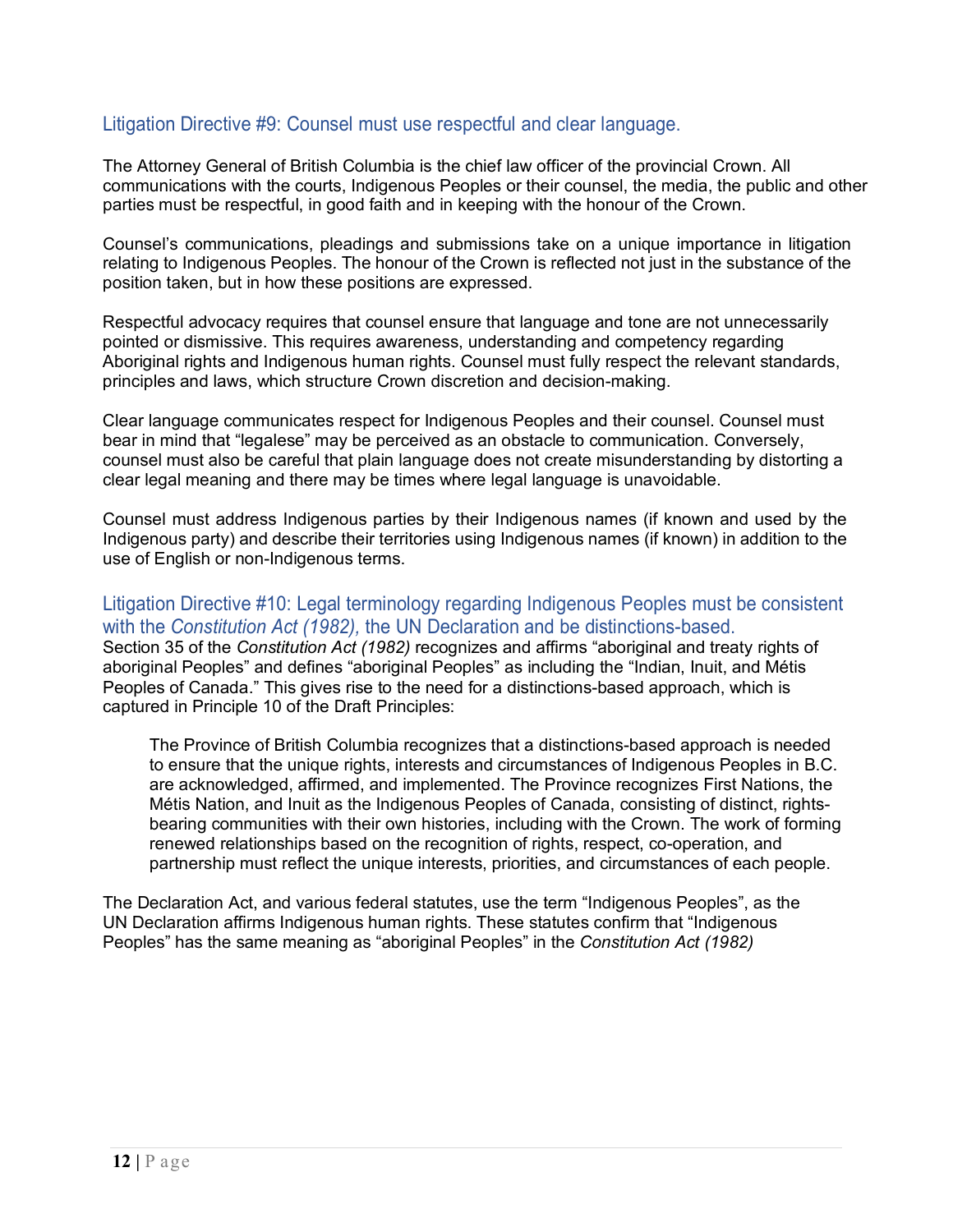Generally, there is increasing use of the term "Indigenous", particularly with the passage of provincial and federal legislation to implement the UN Declaration. However, a general preference for using the term "Indigenous" does not require its use where the context requires a different term, as the following examples illustrate:

- "Aboriginal" is a defined term in section 35 of the *Constitution Act (1982).* When counsel refer to groups who are or may be holders of section 35 rights, or refer to section 35 rights themselves, "Aboriginal" and not "Indigenous" should be used.
- The term "Indian" appears in subsection 91(24) of the *Constitution Act, 1867* and legislation flowing from that head of power, such as the *Indian Act*, R.S.C. 1985, c I-5.
- "First Nation" is the legally accurate term when referring to the *First Nations Land Management Act*, S.C. 1999, c. 24, or other legislation.
- "Métis" is the legally accurate term when referring to the post-contact, pre-control test as defined in *R. v. Powley,* 2003 SCC 43.

This is not to say that counsel should simply use the term "Indigenous" in their dealings with particular groups. Counsel should use the specific name of the Indigenous Peoples, nation, or governing body with whom they are dealing.

In choosing the appropriate terminology, counsel must be sensitive to the fact that terminology that may be acceptable to some might be offensive to others. This is an area that continues to evolve, and counsel should consult the Assistant Deputy Attorney General where they require advice about terminology, and this advice will be rooted in proper collaboration and cooperation with the representatives of the Indigenous Peoples involved.<sup>[22](#page-12-0)</sup>

#### Litigation Directive #11: Overviews should be used to concisely state the Province of British Columbia's analysis and narrow the issues.

An overview of the Province of British Columbia's analysis is an important communicative tool. The overview must be used to plainly explain the Province of British Columbia's perspectives, what is in issue and what is not in issue. As prescribed by the supporting commentary for Draft Principle 2, acknowledging wrongs where appropriate and focusing on what is common between the parties may help facilitate reconciliation and narrow the issues.

#### Litigation Directive #12: To narrow the scope of litigation, admissions ought to be made, whenever possible.

Admissions, based on accepted facts, should be made to narrow the scope of the litigation to core issues of dispute and minimize the adversarial nature of the process. Where such admissions are to be made, counsel must seek prior approval from the client(s), MIRR, and the Attorney General.<sup>[23](#page-12-1)</sup>

<span id="page-12-0"></span><sup>&</sup>lt;sup>22</sup> See also Provincial Writing Guide for Indigenous Content:

[https://www2.gov.bc.ca/gov/content/governments/services-for-government/service-experience-digital](https://www2.gov.bc.ca/gov/content/governments/services-for-government/service-experience-digital-delivery/web-content-development-guides/web-style-guide/writing-guide/writing-guide-for-indigenous-content)[delivery/web-content-development-guides/web-style-guide/writing-guide/writing-guide-for-indigenous-content](https://www2.gov.bc.ca/gov/content/governments/services-for-government/service-experience-digital-delivery/web-content-development-guides/web-style-guide/writing-guide/writing-guide-for-indigenous-content)

<span id="page-12-1"></span><sup>23</sup> The Assistant Deputy Attorney General must keep track of the admissions made on litigation files andreport to the Attorney General on their use.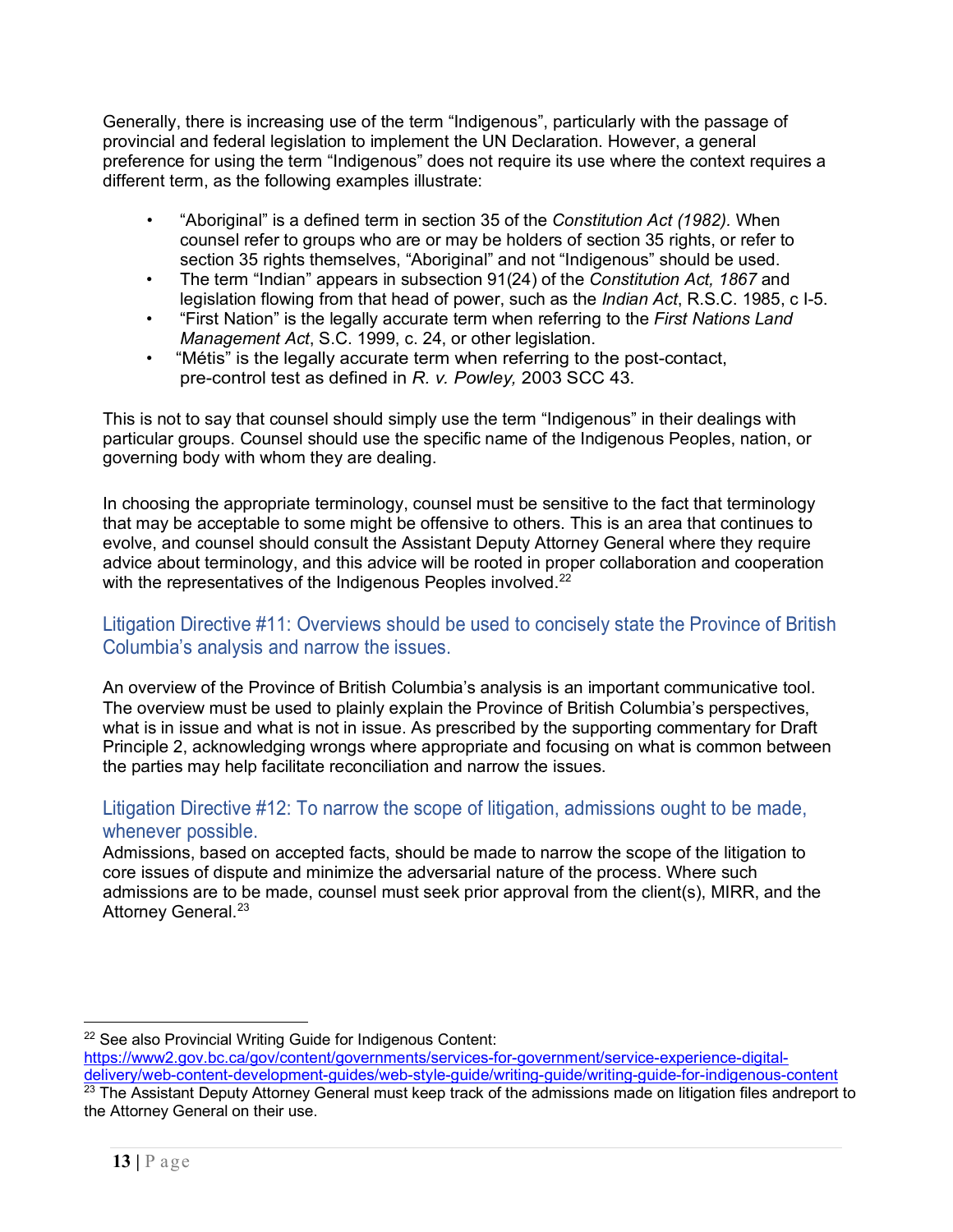In pleadings, facts that are known to support the statements in the Indigenous party's pleading and that may advance reconciliation should be explicitly stated and not just admitted where appropriate. For example, in addition to listing those paragraphs with such facts in a generic statement of admission, counsel should affirmatively plead those facts:

In response to paragraph x of the statement of claim, since at least the date of contact, the plaintiffs and their ancestors have lived at various sites in the vicinity of the identified area.

In consultation with the client(s) and MIRR, counsel should make admissions of fact and identify areas of agreement on the law relevant to establishing the existence of Aboriginal rights and title or other issues in the litigation wherever possible. Such admissions should be used as appropriate to narrow the issues in dispute, and signal the Province of British Columbia's respect for, and recognition of, Aboriginal rights, as required by Draft Principle 2.

For example, where the scope, but not the existence, of Aboriginal title or rights is at issue, the Province of British Columbia should set this out rather than simply denying the Aboriginal title or rights. This may include circumstances where the existence of Aboriginal title or rights is not disputed, but the area is unknown or may overlap with the territory of other Indigenous groups that are not parties to the litigation. In such cases, counsel should set out known facts relevant to the existence of Aboriginal title and of rights, while working with the Indigenous party to ensure that the Court has all relevant evidence in relation to the issue regarding the scope of their Aboriginal title and rights.

If an admission is made by the Province and supported by available documentary or other evidence which is not already in the possession of the Indigenous party, counsel must bring the evidence to the attention of the Indigenous party.

#### Litigation Directive #13: Denials must be reviewed throughout the litigation process.

<span id="page-13-0"></span>The Province of British Columbia's pleadings must not consist simply of a broad denial of the Indigenous party's pleadings, demanding proof of each and every statement. As indicated in Litigation Directive #12, this is particularly so for statements of Aboriginal title or Aboriginal rights, <sup>[24](#page-13-1)</sup> where the existence of the Aboriginal title or rights is not in doubt and only the scope of the title or rights is in issue.<sup>[25](#page-13-2)</sup>

Denials made at early stages of litigation, when the facts may be unknown and it would be imprudent to admit prematurely, must be withdrawn if and when it becomes clear that such denials are inconsistent with evidence. Counsel should consider whether reconciliation and efficiency may be served by seeking additional time to file a pleading. This may allow for information to be gathered to make certain admissions that would otherwise be denied at this stage.

<span id="page-13-1"></span> $24$  See Draft Principle 2, The Province of British Columbia recognizes that reconciliation is a fundamentalpurpose of section 35 of the *Constitution Act, 1982.* This principle explains that reconciliation requires recognition of Aboriginal rights and that Indigenous Peoples and the Crown work together to define and implement Aboriginal rights.

<span id="page-13-2"></span> $25$  See Draft Principle 2, The Province of British Columbia recognizes that reconciliation is a fundamental purpose of section 35 of the *Constitution Act, 1982*.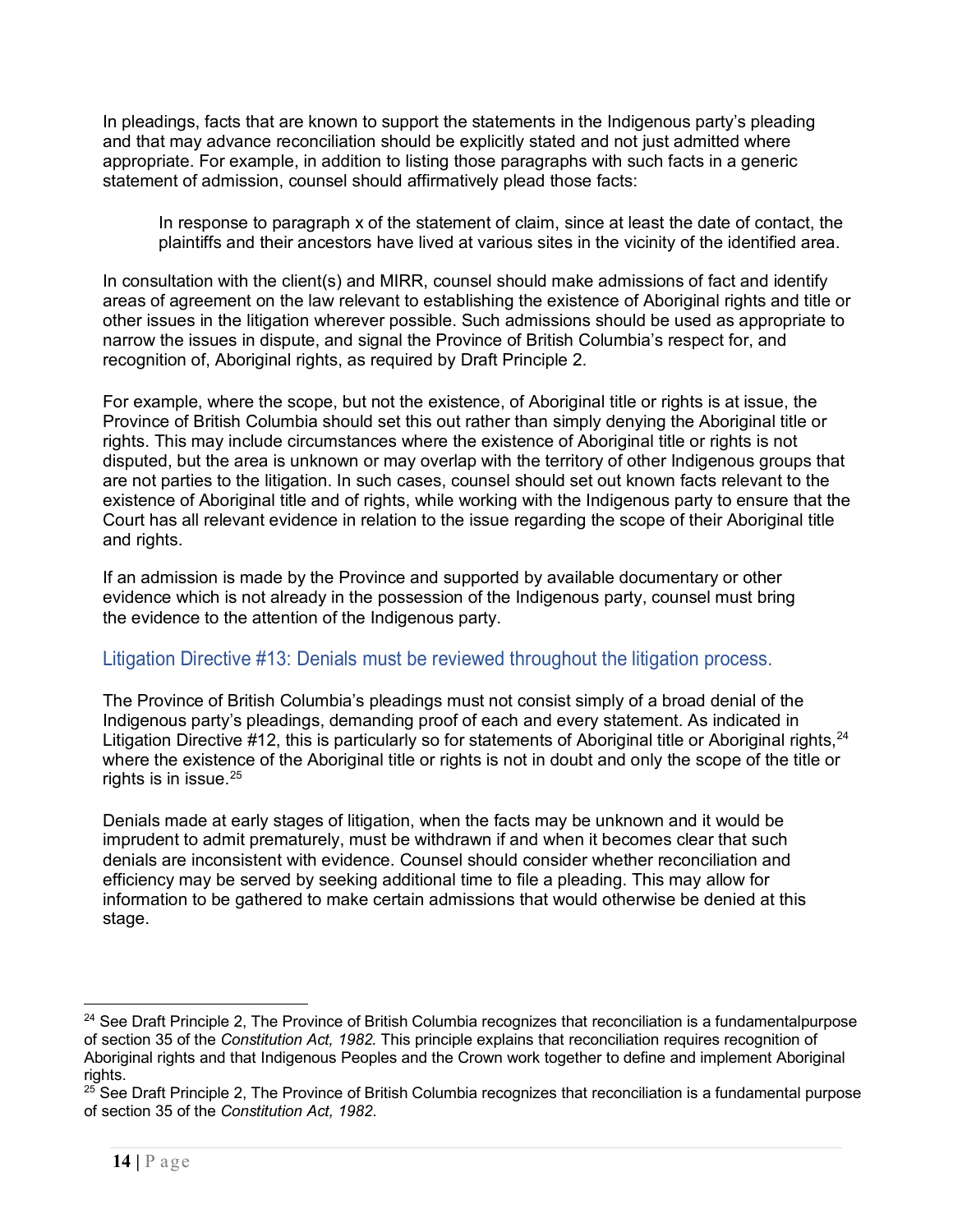#### Litigation Directive #14: Limitations and equitable defences should be pleaded only where there is a principled basis and evidence to support the defence.

The Province recognizes that the unfinished business of reconciliation between the Crown and Indigenous Peoples is a matter of national and constitutional import, and that the courts, as the guardians of the Constitution, cannot be barred by statutes from issuing declarations on such fundamental constitutional matters. Statutes of limitations do not apply in an Indigenous context in which declarations are sought as a way to give effect to the honour of the Crown. However, limitations legislation may apply to Indigenous claims in which consequential relief is being sought.<sup>26</sup> Statute of limitations defences, along with equitable defences such as laches, will only be pleaded where appropriate and after obtaining approval from the Attorney General to do so.

The Province will also only plead defences of surrender or abandonment in exceptional circumstances and only where there is a principled basis and compelling evidence to support the defence, and to do so would not be inconsistent with the honour of the Crown.<sup>[27](#page-14-1)</sup> This includes consideration of the risk of perpetuating the disruption of the lives and communities of Indigenous Peoples. Again, instructions from the Attorney General are required to plead these defences.

Article 25 of the UN Declaration affirms "Nothing in this Declaration may be construed as diminishing or extinguishing the rights indigenous Peoples have now or may acquire in the future". Further, the Province is committed to negotiating treaties, agreements and other constructive arrangements outside of the litigation process, guided by, among other things, the repudiation of concepts such as the doctrine of discovery and *terra nullius*, and a new government-to-government relationship based on the recognition of rights, reconciliation, respect, cooperation and partnership.<sup>[28](#page-14-2)</sup>

The honour of the Crown requires negotiations leading to a just settlement of Aboriginal claims. Accordingly, unilateral extinguishment is not consistent with the honour of the Crown or with the UN Declaration (see Articles 8 and 28). The Province will not advance arguments based upon the unilateral extinguishment of Aboriginal rights. There may be circumstances in which counsel believes that Aboriginal rights have been extinguished with the lawful consent and surrender of an Indigenous group. In those circumstances, counsel will seek approval from the Attorney General for instructions to advance such a position.

#### Litigation Directive #15: A large and liberal approach should be taken regarding proper rights holders.

The Province of British Columbia respects the right of Indigenous Peoples and nations to define themselves and their institutions and governing bodies, and counsel's pleadings and other submissions must respect the proper rights holders. Where Aboriginal rights and title have been expressed on behalf of an Indigenous Peoples and there are no conflicting interests or credible contrary evidence, the Province of British Columbia will not object to the ability of the Indigenous Peoples to advance that litigation through their self-determined representative body after

<span id="page-14-0"></span><sup>26</sup> *Manitoba Metis Federation Inc. v. Canada (Attorney General),* 2013 SCC 14 at paras. 134-144

<span id="page-14-1"></span><sup>27</sup> The Province does not rely on the doctrine of *terra nullius*, which, as noted by the SCC in *Tsilhqot'in v. B.C.* 2014 SCC 44 at para. 69 this doctrine (that no one owned the land prior to European assertion of

sovereignty) never applied in Canada.

<span id="page-14-2"></span><sup>&</sup>lt;sup>28</sup> See for example: Recognition and Reconciliation of Rights Policy for Treaty Negotiations in British Columbia, 2019.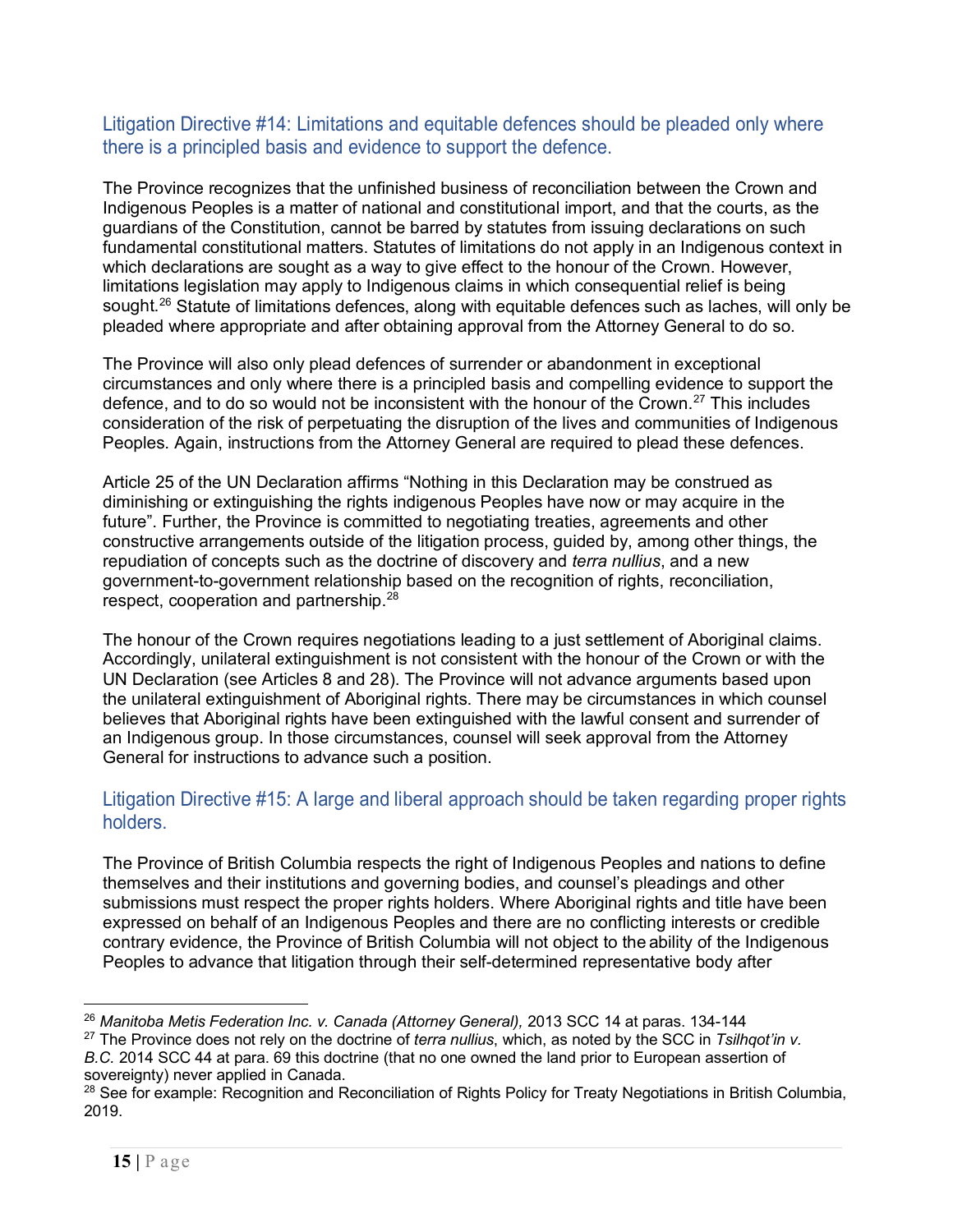confirming the authority of that entity to represent the rights holder. $^{29}$  $^{29}$  $^{29}$ 

Where Indigenous groups have overlapping or competing interests, it is for those groups to resolve these disputes amongst themselves as described in Litigation Directive #5.

#### Litigation Directive #16: Counsel should seek to ensure that the litigation focuses as much as possible on the substance of a matter rather than which order of government is responsible.

In assessing litigation, counsel should carefully consider the respective responsibilities of each order of government while remaining cognizant of the fact that positions taken by the Crown governments can leave Indigenous Peoples in "a jurisdictional wasteland with significant and obvious disadvantaging consequences."[30](#page-15-1)

While seeking to add another government as a party or addressing that government or party's responsibility for certain actions may be appropriate, the province will attempt to address the substance of the litigation as it relates to the areas of provincial responsibility. Where possible and appropriate, the relative responsibilities of different orders of government may be addressed through discussions between the various orders of government, or through separate legal proceedings not requiring the participation of the Indigenous party.

#### Litigation Directive #17: Oral history evidence is a matter of weight, not admissibility.

Counsel must treat oral history evidence as a matter of weight, not admissibility. Counsel should consider whether the evidence of Indigenous law and precedent (e.g., oral histories, narratives, and societal expressions) should be treated as a source of law, and to consider such sources as law rather than requiring a court declaration of such. Similarly, counsel must take a respectful and cautious approach when testing oral history evidence through cross-examination. Counsel should also consider whether any special accommodations or mechanisms are available to the delivery of the evidence in court without causing undue fear and stress upon Elders. Elders are knowledge keepers and have information and perspectives that are relevant and necessary according to their own protocols and should be heard whenever possible in litigation and in alternative dispute resolution processes.

To ensure appropriate treatment of this evidence, counsel should consider developing an oral history protocol with opposing counsel. Models of oral history protocols are available for review.

#### Litigation Directive #18: Appeals should be limited to important questions of principle.

The Province of British Columbia will not challenge every decision with which it disagrees. Appeals must be limited to those issues which ought to be resolved by higher courts, and that will facilitate the orderly development of the law. All recommendations to appeal should be approved by the Attorney General or their delegate.

<span id="page-15-1"></span><span id="page-15-0"></span><sup>&</sup>lt;sup>29</sup> Counsel must also be conscious of the fact that the existence of competing claims and multiple potential rights holders can be a divisive issue among Indigenous communities. Regardless of who may be the proper rights holder in law, counsel must be conscious of the potential effect on reconciliation for all groups.The law on proper rights holder is continuing to develop, and the Province will also be informed by guidancefrom the courts. <sup>30</sup> *Daniels v. Canada (Indian Affairs and Northern Development),* 2016 SCC 12 at para. 14.